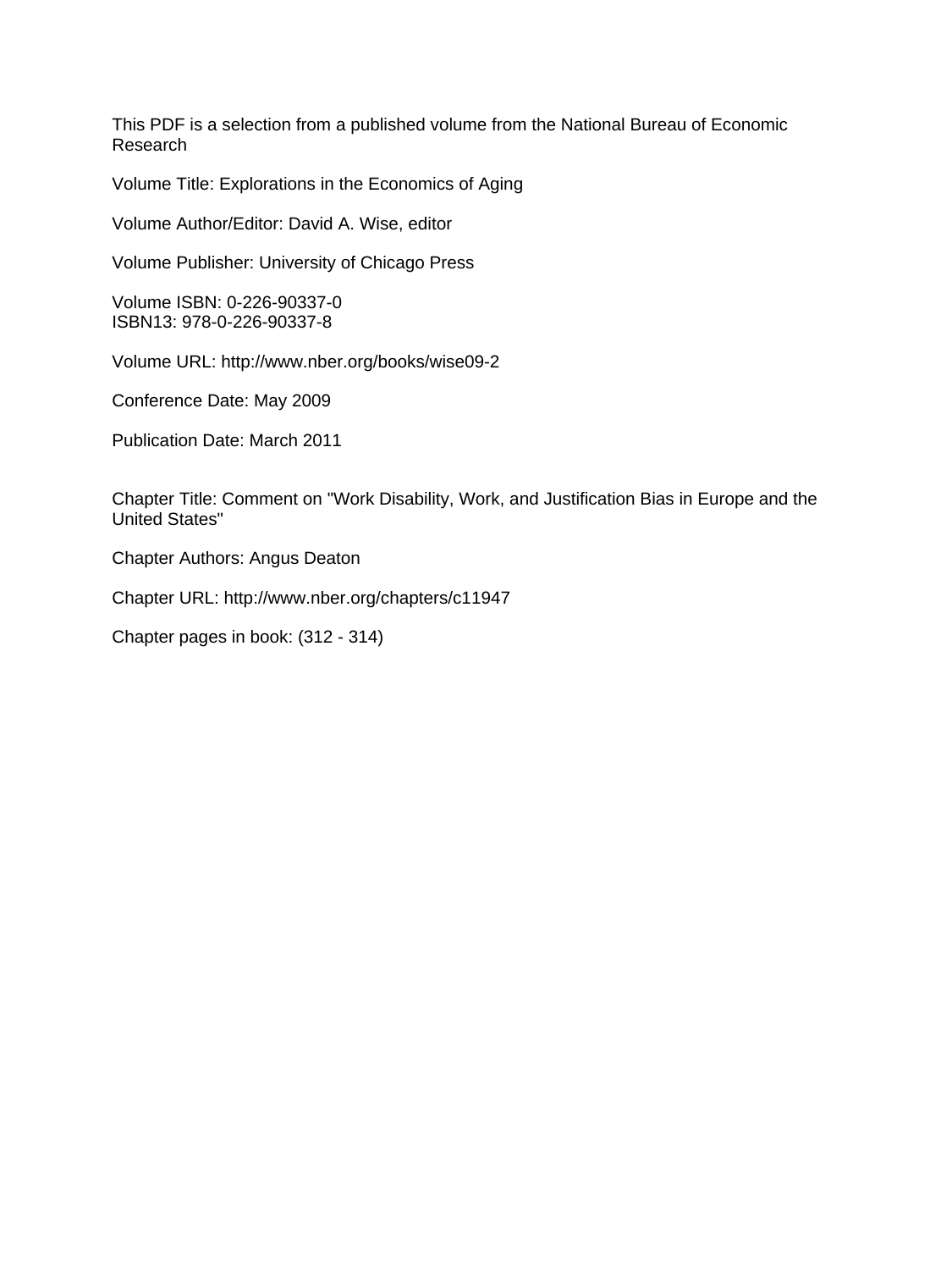Van Soest, A., L. Delaney, C. Harmon, A. Kapteyn, and J. P. Smith. 2007. Validating the use of vignettes for subjective threshold scales. RAND, Labor and Population Working Paper. Available at: http://www.rand.org/pubs/working\_papers/WR501/.

## **Comment** Angus Deaton

I organize my comments around two facts or sets of facts that are at the core of this chapter:

- Fact 1: In matching surveys in Europe and the United States, people are asked to rate their own disability into five categories. The distribution of reports over those categories is very similar in Europe and the United States.
- Fact 2: In matching surveys in Europe and the United States, people are asked to rate other people's disability (using vignettes) into five categories. The distribution of reports over those categories is quite different in the two places; in particular, people in the United States are "tougher" in that they are less willing to admit that some conditions are disabling.

Kapteyn, Smith, and van Soest (henceforward KSvS) argue that fact 2 shows that Americans and Europeans use different scales to rank all disabilities, whether others or their own, a behavior that is known in the literature as "differential item functioning," or DIF for short. Once DIF is recognized, and the vignettes used to reinterpret the original responses in fact 1, we come to the conclusion that, in fact, the distribution of disability is worse in the United States than in Europe. I call this interpretation 1:

• Interpretation 1: Disability is worse in the United States than in Europe, but Americans have tougher standards, and so report the same levels as Europeans.

Fact 1 is misleading because Americans are tougher on themselves than are Europeans. The chapter makes a further contribution by allowing the extent of DIF to depend on whether or not someone is out of work people might be less tough on themselves if they are not working, in effect a "justification bias." Their estimates suggest that this effect is present in the United States, but not in Europe. They conclude that "Americans use health as a justification for not working, whereas Europeans do not feel the need to do so."

Angus Deaton is the Dwight D. Eisenhower Professor of International Affairs and professor of economics and international affairs at the Woodrow Wilson School of Public and International Affairs and the Economics Department at Princeton University, and a research associate of the National Bureau of Economic Research.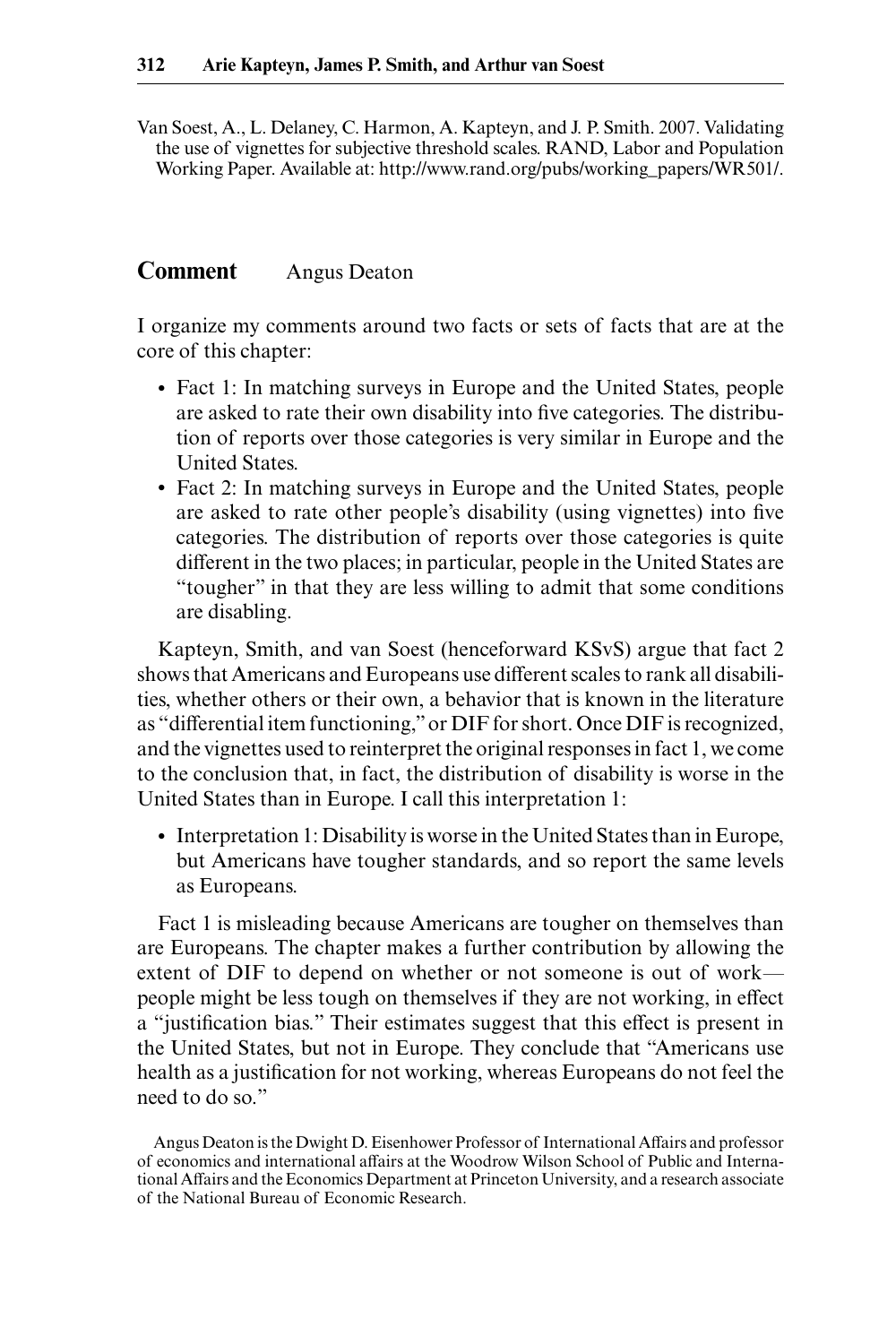As the authors note, this use of vignettes rests on two assumptions: "response consistency," which means you rank other people's conditions as you would your own, and "vignette equivalence," that respondents are equally "tough" or "lax" over all the vignettes that they are asked to rank. It is not obvious that either of these assumptions is correct, although the chapter lists two studies that provide some support for response consistency. The assumption is in principle testable; for example, by asking people to rate other people who have exactly the same conditions that they have themselves.

What we are talking about here is the extent to which people can feel each other's pain, whether they do it well, whether they want to do it, and whether they feel it as if it were their own. It is clear that people do not always care to do so, as demonstrated by my Scottish schoolmasters who, when administering corporal punishment to their pupils, and in visible pleasurable anticipation of the experience, would utter the ritual words, "This is going to hurt me more than it is going to hurt you." History is littered with more extreme examples. I know from my own experience that I am much more sympathetic to joint pain in others than I was before I had my own hip replaced, which would rule out vignette equivalence. I also know from my experience before the surgery that other people, even those who were trying hard, had little appreciation for the extent of my disability. There is also good scientific evidence that people have great difficulty in recalling even their own feelings or level of disability about previous conditions that have now been reversed; see in particular Smith et al. (2006) on the misremembering of colostomies. It is not clear that these examples are exactly relevant to the way that vignettes are used here, but they should certainly give us cause for concern.

We can think of response consistency as depending on the degree of empathy, whether respondents rank *other people's* conditions in the same way that they would rank their own if they were to have those conditions. For the vignettes to work for international comparisons, we require that there be no international variation in empathy, that Europeans are just as good or bad as empathizing with others as are Americans. There is a literature on whether women are more empathetic than men (Hoffman 1977; Eisenberg and Lennon 1983), but I know of know of no findings on international differences. However, my main point is not the factual one, but the logic of the vignettes. The use of vignettes *rejects* the assumption that people's self- reports of disabilities are internationally comparable, and *replaces* it with an assumption that their capacity for empathy is internationally comparable. Since the two assumptions are very similar, and similarly plausible or implausible, I do not see that anything is gained by replacing one by the other. The validity of vignettes depends on an assumption that is much the same as the assumption that they are designed to replace and I see no basis for accepting one and rejecting the other.

To see how this argument applies to the facts with which I began, I would propose an alternative interpretation of facts 1 and 2.